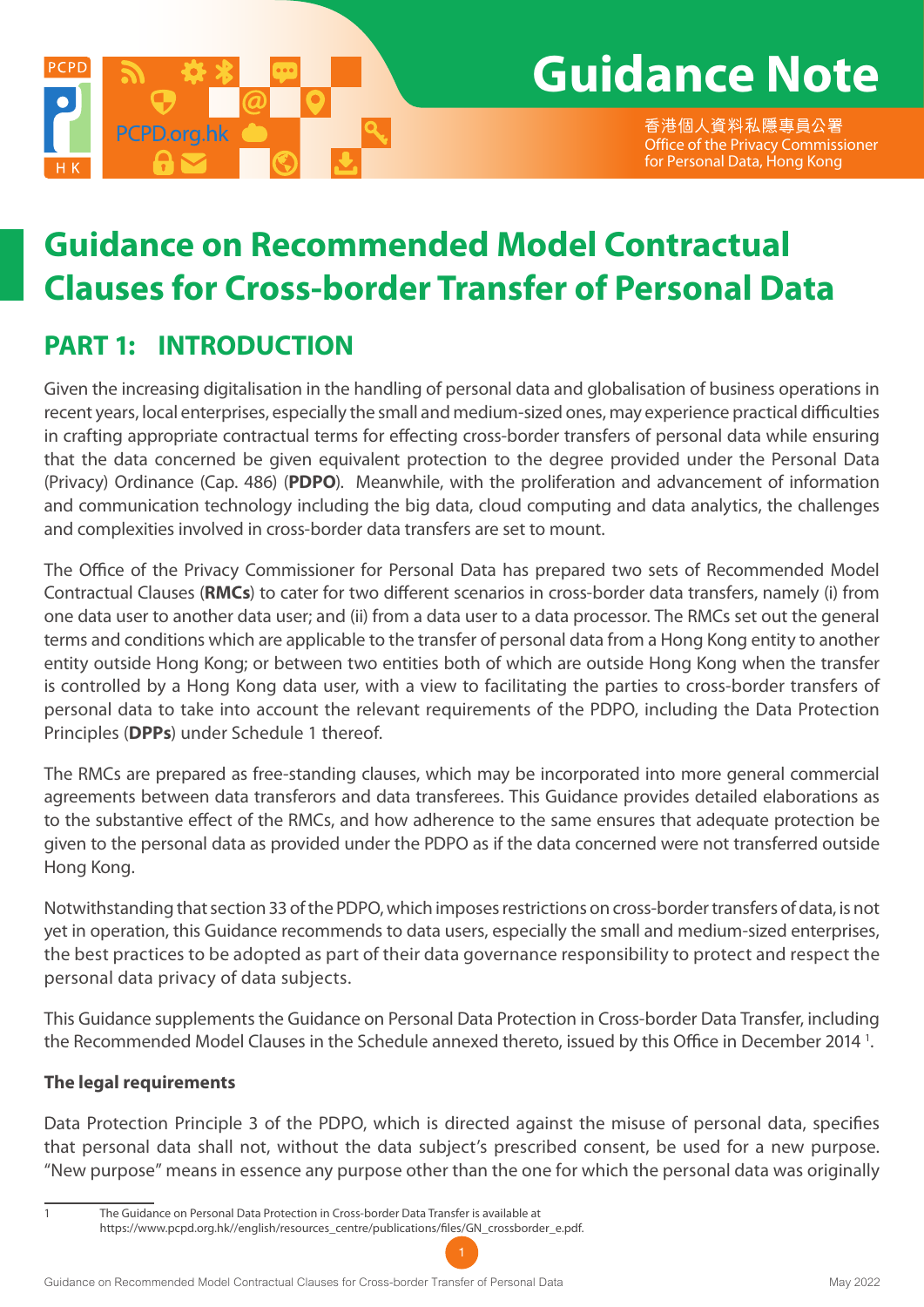collected or a directly related purpose. "Prescribed consent" means consent that is expressly and voluntarily given and has not been withdrawn by the data subject in writing, while "use" includes both disclosure and transfer of data. Thus, transfer of personal data to a place outside Hong Kong would require the data subject's prescribed consent under DPP3 if it is for a new purpose, unless such transfer falls within the exemptions under Part 8 of the PDPO.

Further, outsourcing and entrusting personal data processing work by data users to their agents has become ubiquitous. If a data user engages a data processor to process personal data outside Hong Kong on behalf of the data user, the data user must adopt contractual or other means to, among other things, (i) prevent any personal data transferred to the data processor from being kept longer than is necessary for processing of the data (under DPP2(3)), and (ii) prevent unauthorised or accidental access, processing, erasure, loss or use of the data transferred to the data processor for processing (under DPP4(2)). For example, if a data user passes the personal data of its customers to a contractor situated outside Hong Kong to make direct marketing phone calls, the data user must still abide by the requirements under Part 6A of the PDPO in using personal data in direct marketing. The data user remains liable for the act done by its agent with its authority under section 65 of the PDPO.

To ensure compliance with the requirements imposed by the PDPO notwithstanding the transfer of data outside Hong Kong, therefore, it is advisable for data users to incorporate the RMCs into cross-border data transfers. The adoption of the RMCs will also serve to illustrate that the data user has taken all reasonable precautions and exercised all due diligence to ensure that the data will not, in the jurisdiction of the transferee, be collected, held, processed, or used in any manner which, if that took place in Hong Kong, would be a contravention of a requirement under the PDPO (cf. the **Due Diligence Requirement** under section 33(2)(f) of the PDPO). All these factors will be taken into account when there is any suspected or alleged breach of the PDPO, including the DPPs.

## **PART 2: THE USE OF RECOMMENDED MODEL CONTRACTUAL CLAUSES**

#### **Introduction**

The RMCs set out in the Schedule to this Guidance serve as recommended contractual clauses which may be used by data users, especially small and medium-sized enterprises, as a practical means to ensure an adequate level of protection be provided in respect of cross-border transfers of personal data.

There are two sets of RMCs:

- A) The first set of RMCs applies to transfers of personal data from one data user to another data user, in which the transferor and the transferee will both use the personal data for their separate business purposes (for example, as part of a data sharing collaboration for their respective business activities) (**Data User to Data User RMCs**).
- B) The second set of RMCs applies to transfers of personal data from a data user to a data processor, in which the transferee will only process the personal data for purposes designated by the transferor (for example, when a Hong Kong business enters into arrangements for an offshore cloud service) (**Data User to Data Processor RMCs**).

#### **How to use the RMCs**

The RMCs are not intended to constitute the entirety of the agreement between the transferring and the receiving parties. It is likely that commercial considerations will need to be addressed as part of the contractual arrangements between the parties, before they proceed with the transfer of personal data. In addition, it will often be appropriate for a data user to seek additional and, more specifically, assurances from transferees in

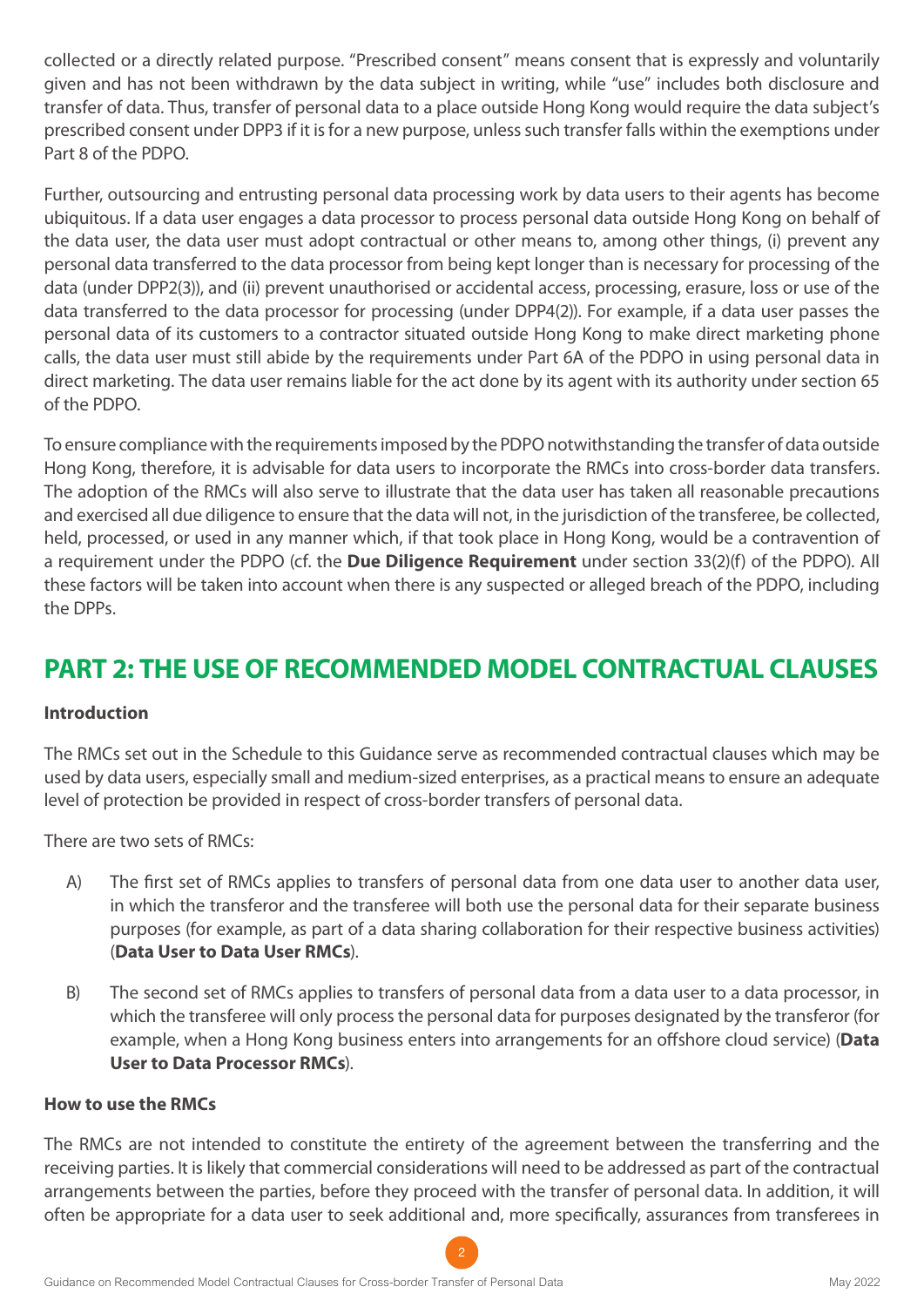relation to how they will handle the personal data being transferred. Some of these additional assurances are addressed in the sub-section "**Additional contractual measures**" below.

The RMCs are intended to be general terms and conditions applicable to (i) cross-border transfers of personal data from a Hong Kong entity to another entity outside Hong Kong or (ii) between two entities both of which are outside Hong Kong when the transfer is controlled by a Hong Kong data user, so that relevant requirements, in particular the DPPs under Schedule 1, of the PDPO are taken into consideration. The RMCs serve to provide a practical basis for facilitating transfers of personal data from Hong Kong, enabling organisations to come to a clear agreement on what personal data is being transferred; the purposes for which it will be transferred; and the specific allocation of responsibilities between them for transferring personal data in line with the requirements of the PDPO in areas such as data security, managing data access and correction rights, and the scope for the transferee to make onward transfers to other jurisdictions or to other recipients.

The RMCs may be adapted by organisations, especially small and medium-sized enterprises, in developing their own form of data transfer agreements or be incorporated into a wider service agreement. Organisations are free to use alternative wording which in substance is consistent with the requirements of the PDPO. The RMCs are prepared as free-standing clauses which may be incorporated into more general commercial agreements between transferors and transferees, provided that the substantive effect of the RMCs (and thus the protection afforded to the personal data under the PDPO as if they were not transferred outside Hong Kong) continues to be met. The RMCs herein shall not be taken as satisfying the requirements of the General Data Protection Regulation of the European Union and/or be considered as an alternative to the Standard Contractual Clauses promulgated by the European Commission. Data users should ensure that an adequate level of protection be provided when transferring personal data to other jurisdictions outside Hong Kong.

## **(A) Data User to Data User RMCs**

In the context of cross-border transfers of personal data involving one data user in Hong Kong to another data user outside Hong Kong, data users are advised to take all reasonable precautions and exercise all due diligence to ensure that the personal data being transferred outside Hong Kong would not, in the destination jurisdictions, be used, held or processed in a manner which, if that took place in Hong Kong, would be a contravention of the PDPO. The Data User to Data User RMCs have been drafted to reflect the recommended best practices that the transferee (being a data user outside Hong Kong) should adhere to, having regard to the relevant requirements that the transferor (as a data user in Hong Kong) ought to comply with under the PDPO, as incorporated in the following contractual requirements:

- 1. only use the personal data for the purposes of transfer agreed with the transferor (or directly related purposes) and for which the personal data was collected in the first place by the transferor, unless the PDPO permits any wider scope of use (clause 4.1);
- 2. ensure that the personal data be adequate but not excessive in relation to the purposes of transfer as agreed with the transferor (or directly related purposes) (clause 4.2);
- 3. apply agreed security measures to the use of the personal data, as set out in the Data Transfer Schedule annexed to the Data User to Data User RMCs (clause 4.3);
- 4. retain the personal data only for a period which is necessary for the fulfilment of the purposes of transfer or for the duration of any specific retention period as agreed (clause 4.4);
- 5. take all practicable steps to erase the personal data transferred, once the retention period or the need to retain the personal data has lapsed (clause 4.5);
- 6. take all practicable steps to ensure that the personal data be accurate, having regard to the purposes of transfer agreed with the transferor (or directly related purposes) (clause 4.6);

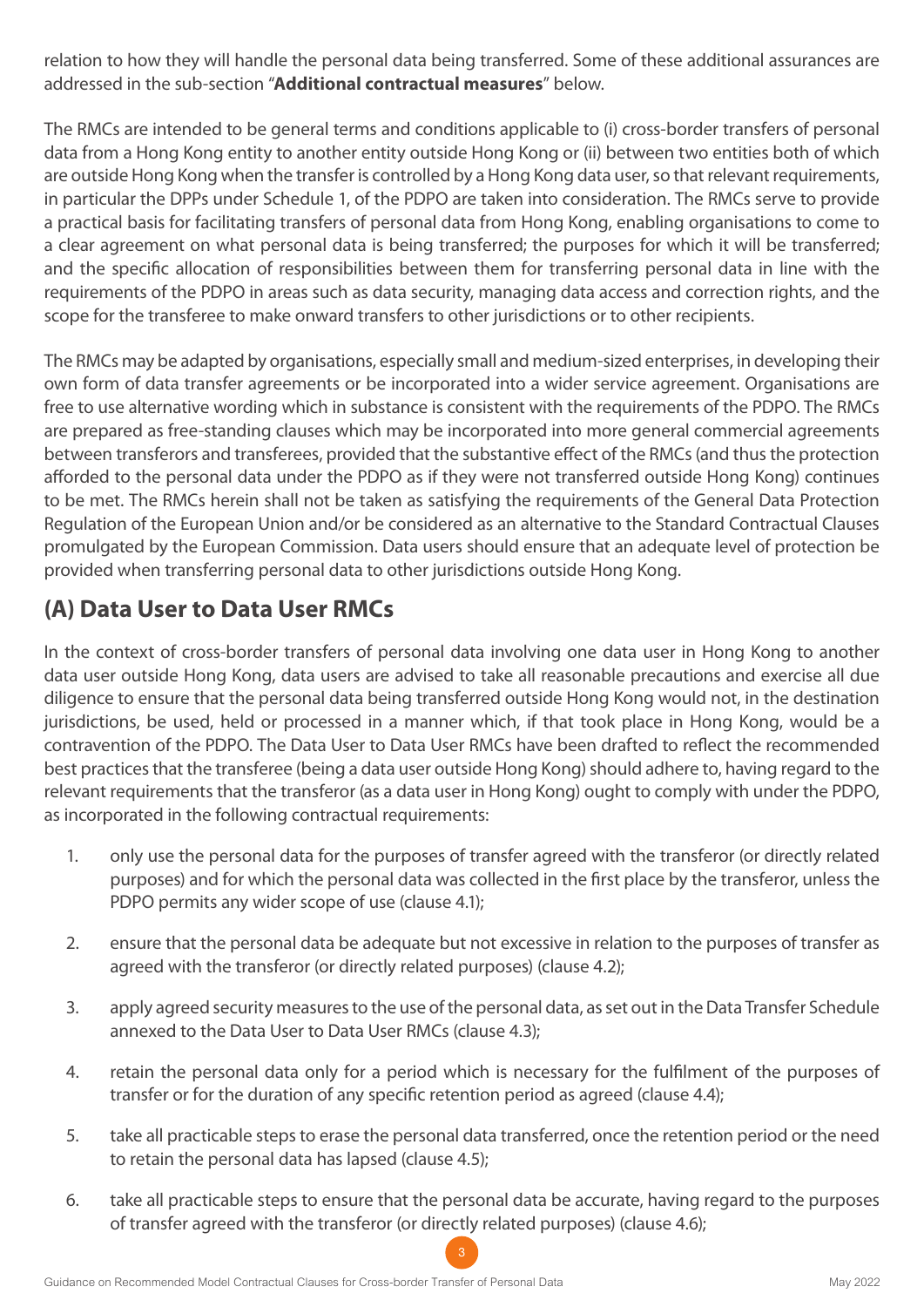- 7. take all practicable steps to ensure that any inaccurate personal data (i) should not be used unless it is rectified or (ii) should be erased (clause 4.7);
- 8. take all practicable steps to ensure that data subjects should be able to access its policies and practices in relation to the personal data (clause 4.8);
- 9. not make any onward transfer of personal data to any third party except as agreed by the parties in the Data Transfer Schedule or with the transferor's consent (clause 4.9);
- 10. ensure that onward transfers of personal data meet the requirements of the Data User to Data User RMCs or Data User to Data Processor RMCs, as applicable (clause 4.10);
- 11. not make any onward transfer of personal data to any other jurisdictions except as agreed (clause 4.11)  $^{2}$
- 12. comply with its obligations as a data user in respect of the access and correction rights of the data subject (clause 5); and
- 13. comply with its obligations to cease direct marketing using the personal data upon receipt of a written notice from the transferor to that effect, unless the PDPO permits such direct marketing (clause 6).

The transferor also acknowledges its obligation to ensure that the transfer be made in accordance with the PDPO (clause 3), reflecting the transferor's obligations to comply with each of the DPPs and other requirements under the PDPO.

### **(B) Data User to Data Processor RMCs**

The Data User to Data Processor RMCs reflect the transferor's obligations imposed on a data user under the PDPO in respect of its transfers to a data processor. In particular, the transferor (as a data user) is obliged to adhere to the requirements under the PDPO in ensuring the data processor's compliance with the requirements of the PDPO and, specifically, the transferee as a data processor should:

- 1. only process personal data for the purposes (or directly related purposes) designated by the transferor and for which the personal data was collected in the first place by the transferor (clause 3.1);
- 2. ensure that the personal data be adequate but not excessive in relation to the purposes of transfer (or directly related purposes) designated by the transferor (clause 3.2);
- 3. apply agreed security measures to the processing of the personal data, as set out in the Data Transfer Schedule annexed to the Data User to Data Processor RMCs (clause 3.3);
- 4. retain the personal data only for a period which is necessary for the fulfilment of the purposes of transfer (or directly related purposes) designated by the transferor or for the duration of any specific retention period as agreed (clause 3.4);
- 5. take all practicable steps to erase the personal data transferred, once the retention period or the need to retain the personal data has lapsed (or as otherwise instructed by the transferor) (clause 3.5);
- 6. take all practicable steps to ensure that the personal data be accurate, having regard to the purposes of transfer (or directly related purposes) designated by the transferor (clause 3.6);

(a) the transferee must obtain the transferor's prior consent to each onward transfer, in which case the transferor must evaluate the transferee's request to make an onward transfer and determine whether or not the personal data transferred will be given equivalent protection as provided under the PDPO; or

<sup>(</sup>b) the transferee must notify the transferor of the transfer and undertake to the transferor that it will make the onward transfer under one of the specified conditions.



<sup>2</sup> Clause 4.11 proposes two alternative approaches with respect to onward transfers of personal data by the transferee to a third party: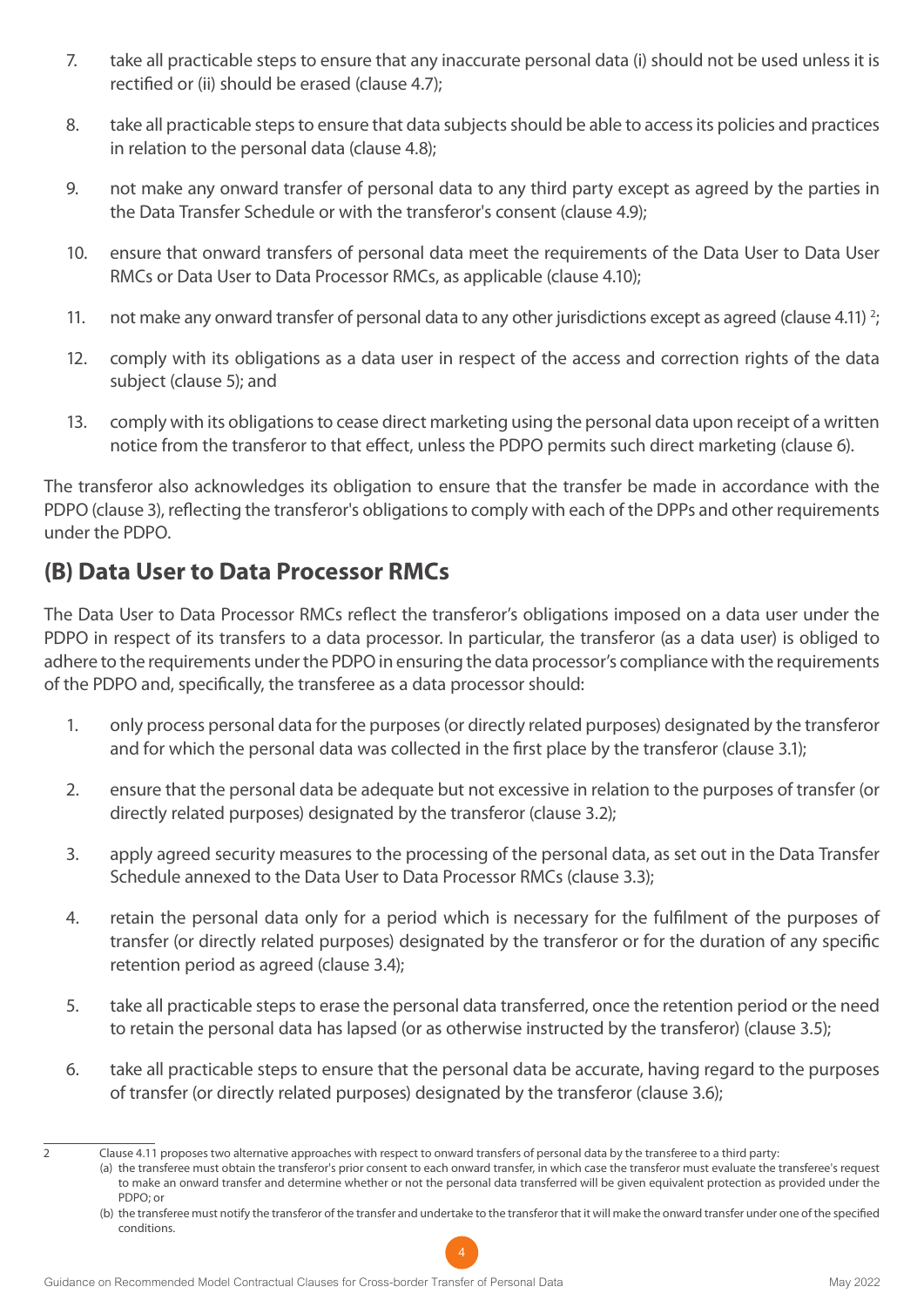- 7. take all practicable steps to ensure that any inaccurate personal data (i) should not be processed unless it is rectified or (ii) should be erased (clause 3.7);
- 8. not make any onward transfer of personal data to any third party except as agreed by the parties in the Data Transfer Schedule or with the transferor's consent (clause 3.8);
- 9. ensure that onward transfers of personal data meet the requirements of the Data User to Data Processor RMCs (Clause 3.9); and
- 10. not make any onward transfer of personal data to any other jurisdictions except with the transferor's prior written consent (clause 3.10).

#### **Data Transfer Schedule**

Both RMCs incorporate a Data Transfer Schedule which is intended to set out the transferor's and transferee's agreements in respect of specific operational and technical aspects of the data transfer, in particular:

- 1. the categories of personal data being transferred by the transferor to the transferee (**Personal Data Transferred**);
- 2. the purposes for which the personal data is transferred (**Purposes of Transfer**);
- 3. any specific agreement on the destinations to which the personal data will be transferred (**Permitted Jurisdictions**);
- 4. any specific maximum retention period applicable to the transfer (**Retention Period**);
- 5. any specific agreement in respect of onward transfers of personal data which the transferee may make ("**Onward Transfer**" in respect of data user to data user transfers and "**Sub-processing**" in respect of data user to data processor transfers);
- 6. the security measures which the transferee is required to apply to its use/processing and storage of the personal data (**Security Measures**), such as specific encryption standards in respect of the transfer and storage of the personal data or specific techniques for erasing the personal data from storage once the processing arrangements are completed; and
- 7. in the case of data user to data user transfers, the parties' arrangements for handling data subjects' access and correction requests.

#### **Additional contractual measures**

In addition to the incorporation of the RMCs, the transferor may also wish to consider whether it is necessary or advisable to incorporate additional contractual assurances, rights and obligations in relation to the use or processing of the personal data by the transferee in the context of the specific cross-border data transfer. This is particularly so where the subject matter of the contract consists of more complex contractual obligations that last for a comparatively long period of time. Very often, multi-national companies will adopt a more complex set of additional contractual clauses, as compared to small and medium-sized enterprises. Readers may refer to the set of Recommended Model Clauses set out in the Guidance on Personal Data Protection in Cross-border Data Transfer issued in December 2014 for incorporation of additional contractual assurances as appropriate. Some examples of such additional assurances include:

**a) Reporting, Audit and Inspection Rights:** It is advisable for the transferors to receive regular reports and information from the transferees in respect of their handling of the personal data. For example, in the context of transfers from data users to data processors, a data user may wish to receive regular

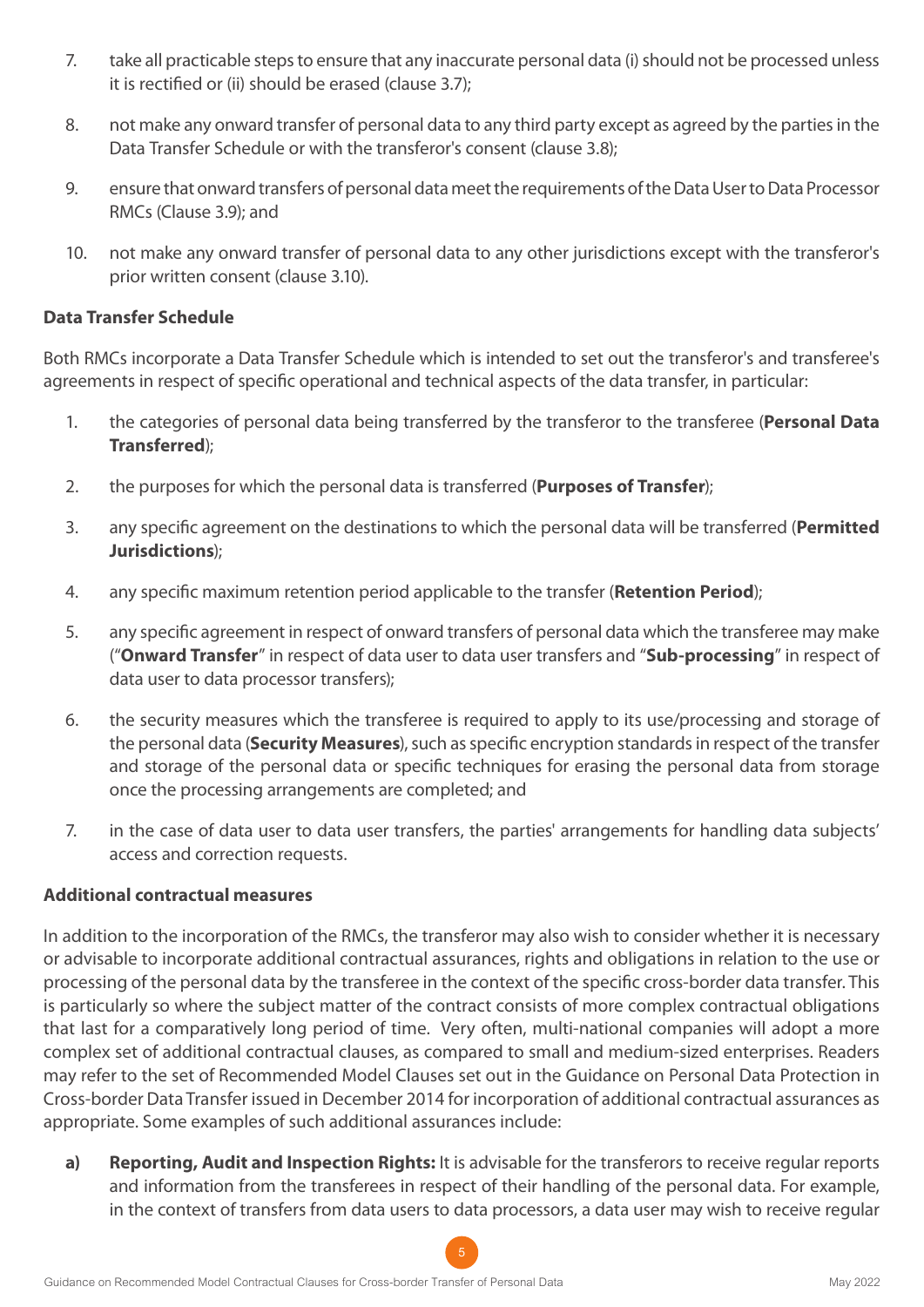reports on the results of a data processor's data security tests and reviews. The data user may also consider it necessary to retain its rights to inspect the data processor's data processing facilities or carry out security audits in relation to the data processor's systems and equipment.

- **b) Notification of Breach:** To safeguard data users' interests, it is advisable for data users to receive reasonably prompt notifications of data security breaches committed by their data processors in relation to the data transferred to the data processors. Breach notifications enable a data user to take appropriate measure(s) to contain the damage and determine the cause of the breach, prevent further harm to the affected data subjects, and report the incident to the Commissioner as appropriate. The data user may, for instance, wish to contractually require the data processor to notify the data user as soon as reasonably practicable after it becomes aware of a personal data breach, and provide the data user with relevant details of the breach, such as what personal data was affected and how the breach occurred.
- **c) Compliance Support and Co-operation:** It is advisable for data users to require the transferees to co-operate with them in respect of regulatory compliance investigations and reviews, and in respect of matters such as data subjects' data access and correction requests. For example, a data user may wish to include a contractual obligation on a data processor to forward data access requests received by it for handling by the data user.

In the context of data user to data user transfers, there may be a wider range of practical considerations to be incorporated into the legal terms and conditions, such as arrangements in respect of sharing personal data for direct marketing purposes (bearing in mind the stringent controls on such sharing under Part 6A of the PDPO). As each data user as the transferor will remain responsible for complying with the obligations under the PDPO, it is recommended that transferors put in place contractual arrangements that set out the agreed roles and responsibilities between the parties for ensuring that adequate protection be given to the personal data as provided under the PDPO as if the data concerned were not transferred outside Hong Kong in areas where mutual co-operation is likely to be beneficial. For example, the parties may agree on an obligation to work jointly to ensure that personal data be kept up to date or an obligation to ensure each data user should provide a designated point of contact to communicate with each other with respect to matters of compliance with the PDPO.

#### **Data ethics, transparency and accountability**

As data-driven innovations continue to accelerate and transform, involving new forms of processing activities and larger volumes of data being processed, as a matter of principle, data users should adopt good data ethics which, put simply, is about doing what is reasonably expected by data subjects and being transparent about data processing activities. More specifically, as a matter of good practice, it is recommended that data users should notify data subjects of the fact that their personal data may be transferred outside Hong Kong and the underlying grounds. A perceived lack of transparency around data processing activities can engender a sense of distrust between the data user and data subjects. By adopting RMCs and observing the principles of transparency and accountability, it will be conducive not only to maximising the value of data but also to developing and sustaining the trust of data subjects.

In addition, where something goes wrong, data users will be in a better position if they can demonstrate that they have considered the relevant risks and have implemented appropriate measures or practices to mitigate the impact of such risks. On the contrary, if a data user is unable to demonstrate that it has implemented good data protection measures, including, for instance, the incorporation of RMCs, it may be susceptible to potential liability and reputational damage.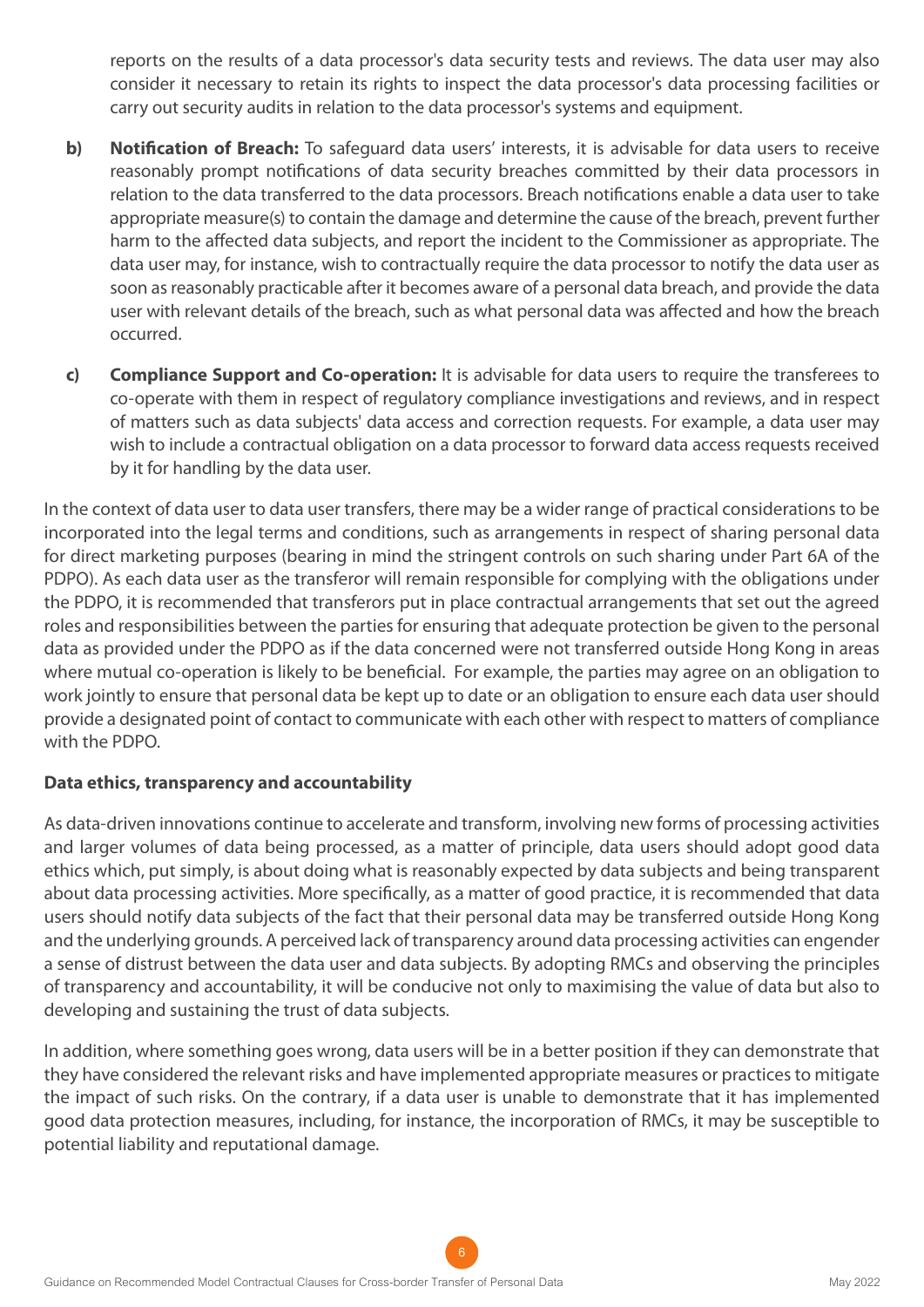## **Schedule: Recommended Model Contractual Clauses**

### **(A) RECOMMENDED MODEL CONTRACTUAL CLAUSES FOR DATA TRANSFER FROM DATA USER TO DATA USER**

#### **1. DEFINITIONS**

1.1 For the purposes of these clauses, including the Data Transfer Schedule (collectively, the "**Clauses**"):

"**Onward Transfer Recipient**" has the meaning given in Clause 4.9;

"**PDPO**" means the Personal Data (Privacy) Ordinance (Cap. 486), as may be amended from time to time;

"**Permitted Jurisdictions**" means the place(s) listed in the Data Transfer Schedule or any other place where the Personal Data Transferred may from time to time be used or processed or held in accordance with these Clauses;

"**Personal Data Transferred**" means personal data of the types or categories listed in the Data Transfer Schedule;

"**Purposes of Transfer**" means the purposes for using the Personal Data Transferred listed in the Data Transfer Schedule or the directly related purposes;

"**Recommended Model Data Processing Clauses**" means the recommended model contractual clauses for cross-border transfer of personal data from a data user to a data processor as published by the Commissioner from time to time; and

"**Retention Period**" means any period of time identified as such in the Data Transfer Schedule.

1.2 The terms "**Commissioner**", "**data processor**", "**data subjects**", "**data user**", "**direct marketing**", "**personal data**", "**processing**" and "**using**" shall have the corresponding meanings given to those terms in the PDPO.

#### **2. INTERPRETATION**

The Clauses shall be read and interpreted in the light of the provisions of the PDPO. The Clauses shall not be interpreted in a way that may conflict with the relevant requirements under the PDPO.

#### **3. OBLIGATIONS OF THE TRANSFEROR**

The Transferor warrants and undertakes to the Transferee that, subject to the Transferee's compliance with its obligations under these Clauses, the Personal Data Transferred may be transferred to the Transferee for the Purposes of Transfer in the Permitted Jurisdictions in accordance with the PDPO.

#### **4. OBLIGATIONS OF THE TRANSFEREE**

The Transferee warrants and undertakes to the Transferor that it will:

- 4.1 except as otherwise permitted under the PDPO, only use the Personal Data Transferred for the Purposes of Transfer;
- 4.2 ensure that the Personal Data Transferred be adequate but not excessive in relation to the Purposes of Transfer;

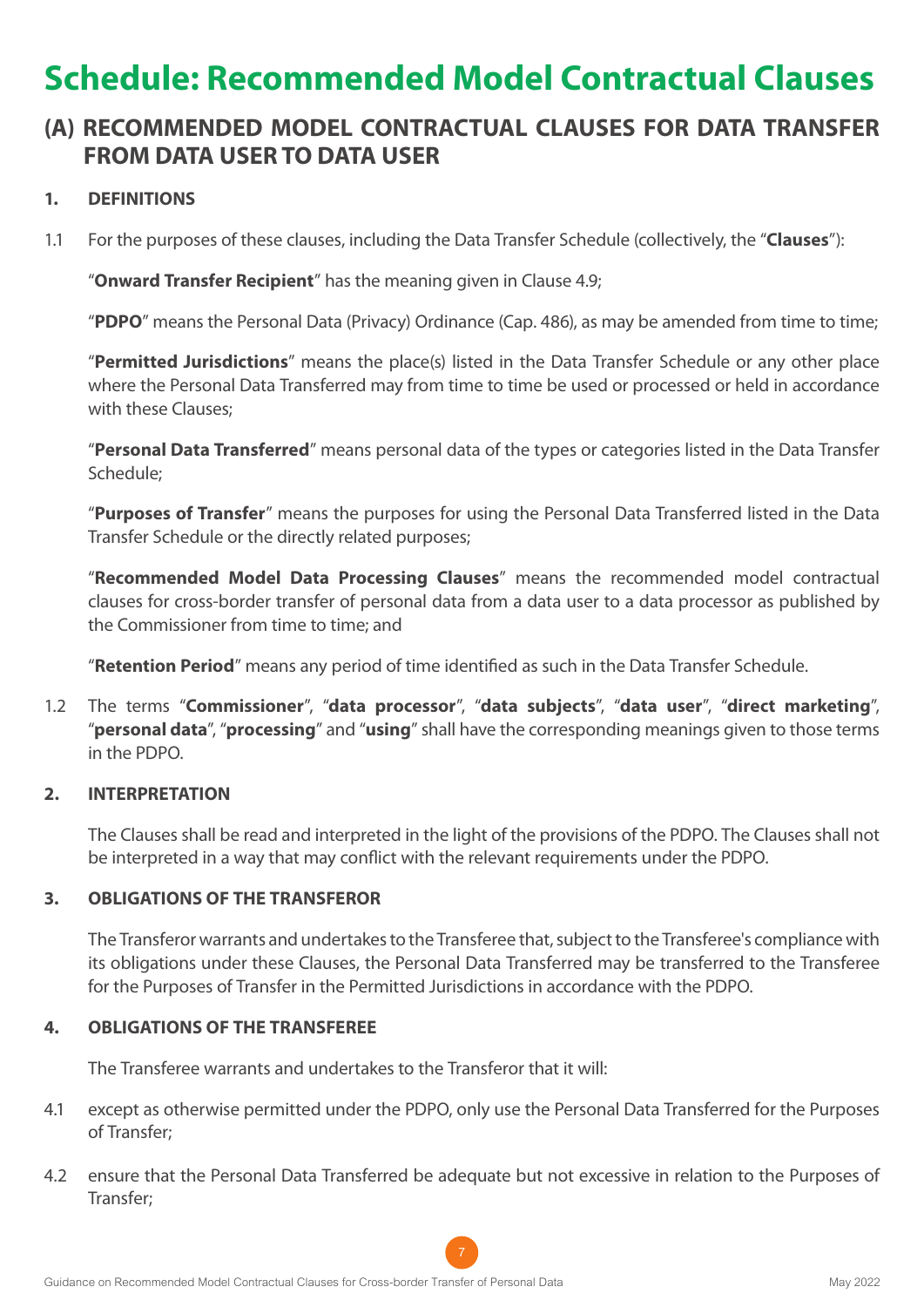- 4.3 use, hold and transmit the Personal Data Transferred using the security measures set out in the Data Transfer Schedule;
- 4.4 not retain the Personal Data Transferred for longer than is necessary for the fulfilment of the Purposes of Transfer and, in any event, not longer than any applicable Retention Period;
- 4.5 take all practicable steps to erase the Personal Data Transferred, once it is no longer necessary for the fulfilment of the Purposes of Transfer or, in any event, once any applicable Retention Period has lapsed;
- 4.6 take all practicable steps to ensure that the Personal Data Transferred be accurate, having regard to the Purposes of Transfer;
- 4.7 take all practicable steps to ensure that any inaccurate Personal Data Transferred (i) should not be used unless it is rectified or (ii) should be erased;
- 4.8 take all practicable steps to ensure that data subjects should be able to access its policies and practices in relation to the Personal Data Transferred;
- 4.9 not transfer the Personal Data Transferred to or permit access to the Personal Data Transferred by any person unless it is: (i) permitted under the Data Transfer Schedule; or (ii) made with the Transferor's prior written consent in each case (each, an "**Onward Transfer Recipient**");
- 4.10 ensure that each Onward Transfer Recipient acting as:
	- (a) a data user controlling the use or processing of the Personal Data Transferred (whether alone or jointly with others) should enter into a binding written contract with the Transferee which imposes the same or substantially similar data protection obligations as contained in these Clauses; and/or
	- (b) a data processor processing the Personal Data Transferred on behalf of the Transferee (and not for the Onward Transfer Recipient's own purposes) should enter into a binding written contract with the Transferee which imposes the same or substantially similar data protection obligations as contained in the Recommended Model Data Processing Clauses; and
- 4.11 not (i) use or hold the Personal Data Transferred; or (ii) permit any Onward Transfer Recipient to use, process or hold the Personal Data Transferred, in each case, in a place outside Hong Kong other than the Permitted Jurisdictions, unless *[it has obtained the Transferor's prior written consent] or [it has notified the Transferor and:*
	- *(a) it has taken all reasonable precautions and exercised all due diligence to ensure that the Personal Data Transferred will not, in that place, be collected, held, processed or used in any manner that would contravene the PDPO;*
	- *(b) each data subject to which the Personal Data Transferred relates has consented in writing to the use or processing or holding of their Personal Data Transferred in that place (and such consent has not been withdrawn);*
	- *(c) the use or processing or holding will be in a place that the Transferee has reasonable grounds for believing that there is in force in that place a law which is substantially similar to, or serves the same purposes, as the PDPO; or*
	- (d) the use or processing or holding is otherwise permitted under the PDPO.<sup>3</sup>]
- 

<sup>3</sup> These provisions are italicised and placed in square brackets as they are intended to operate as alternative approaches to managing onward transfers.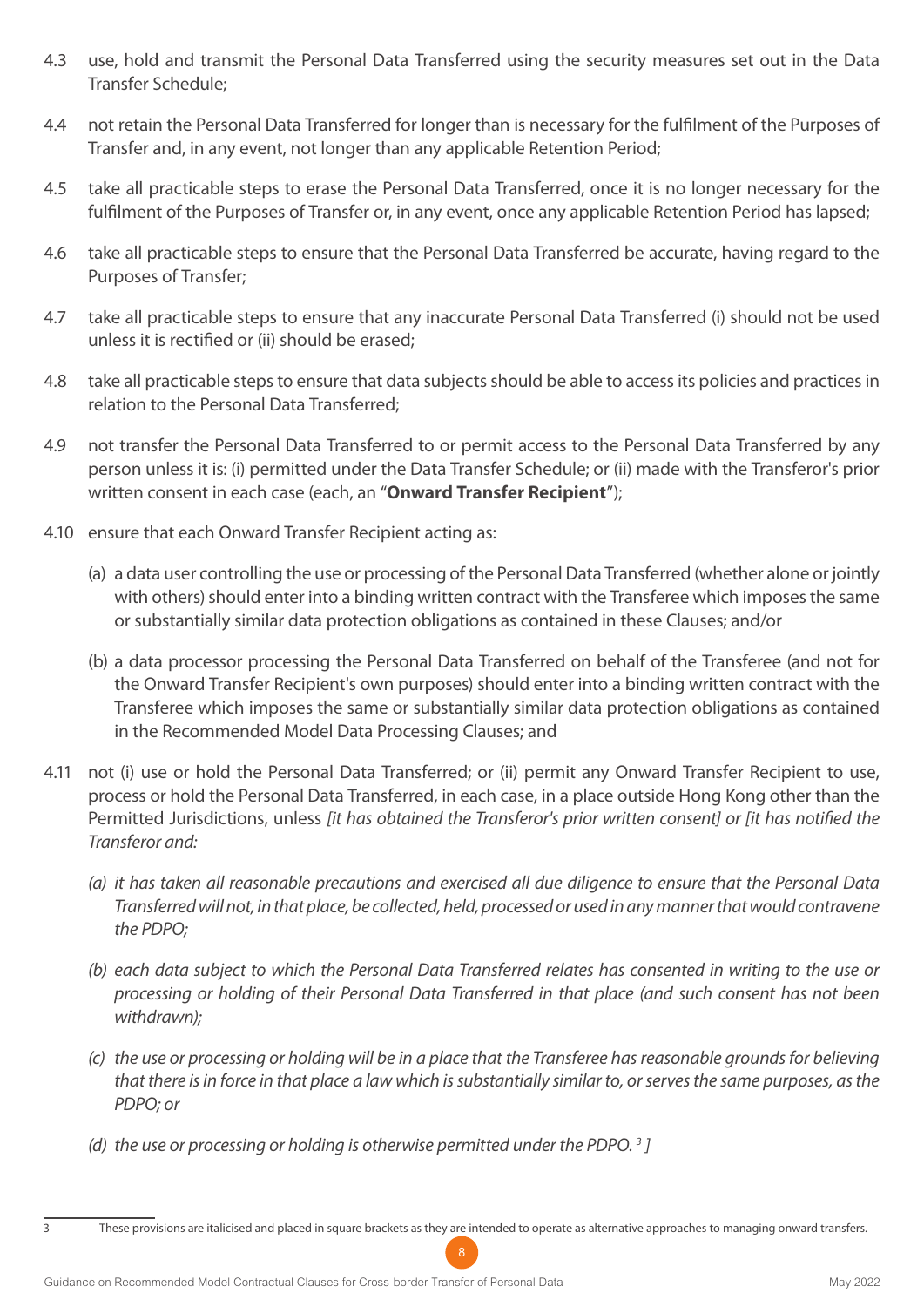#### **5. DATA SUBJECTS' ACCESS AND CORRECTION RIGHTS**

The Transferor and the Transferee will each comply with their respective obligations in respect of the receipt and handling of data access and correction requests made by or on behalf of the data subjects of the Personal Data Transferred, as specified in the Data Transfer Schedule.

#### **6. PROVISIONS CONCERNING DIRECT MARKETING**

If the Purposes of Transfer include direct marketing by the Transferee using the Personal Data Transferred and the Transferor has given a written notice to the Transferee to cease using any Personal Data Transferred for this purpose, the Transferee must, except as otherwise permitted under the PDPO, immediately cease using the Personal Data Transferred for direct marketing purposes.

#### **DATA TRANSFER SCHEDULE**

#### **1. DESCRIPTION OF TRANSFER**

| <b>Categories of Personal</b><br><b>Data Transferred</b> | <b>Purposes of Transfer</b> | $\left $ Permitted Jurisdiction(s) | <b>Retention Period</b> |
|----------------------------------------------------------|-----------------------------|------------------------------------|-------------------------|
|                                                          |                             |                                    |                         |

#### **2. ONWARD TRANSFER**

| <b>Categories of</b><br><b>Personal Data</b><br><b>Transferred</b> | <b>Onward Transfer</b><br><b>Recipients</b><br>(specifically or by<br>class) | <b>Purposes of</b><br><b>Onward Transfer</b> | <b>Permitted</b><br>Jurisdiction(s) | <b>Retention Period</b> |
|--------------------------------------------------------------------|------------------------------------------------------------------------------|----------------------------------------------|-------------------------------------|-------------------------|
|                                                                    |                                                                              |                                              |                                     |                         |

#### **3. SECURITY MEASURES**

[*List security measures the Transferee is required to apply to the Personal Data Transferred.*]

#### **4. DATA SUBJECTS' ACCESS AND CORRECTION REQUESTS**

[*Describe arrangements for receiving and handling data subjects' access and correction requests.*]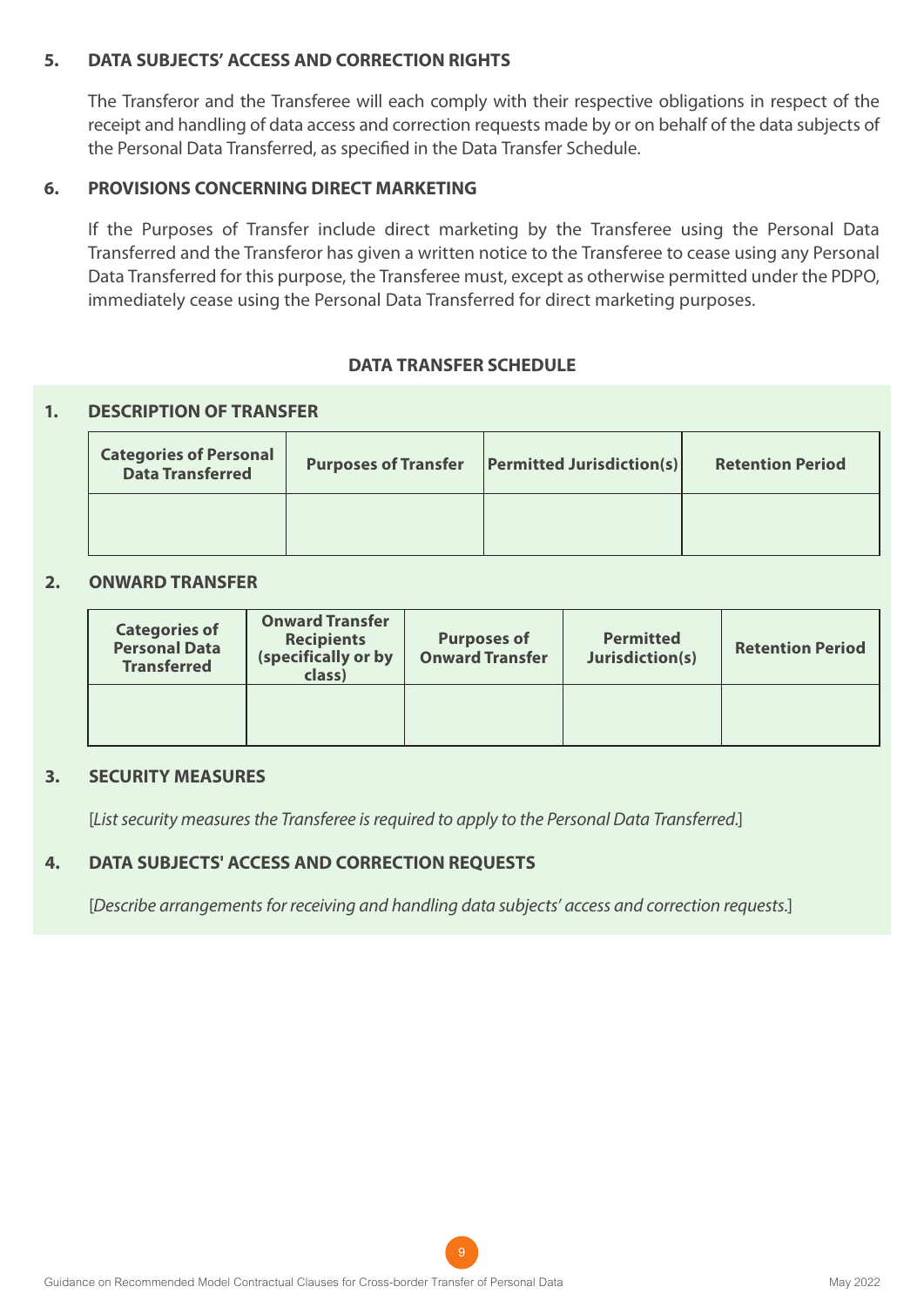### **(B) RECOMMENDED MODEL CONTRACTUAL CLAUSES FOR DATA TRANSFER FROM DATA USER TO DATA PROCESSOR**

#### **1. DEFINITIONS**

1.1 For the purposes of these clauses, including the Data Transfer Schedule (collectively, the "**Clauses**"):

"**PDPO**" means the Personal Data (Privacy) Ordinance (Cap. 486), as may be amended from time to time;

"**Permitted Jurisdictions**" means the place(s) listed in the Data Transfer Schedule or any other place where the Personal Data Transferred may from time to time be processed or held in accordance with these Clauses;

"**Personal Data Transferred**" means personal data of the types or categories listed in the Data Transfer Schedule;

"**Purposes of Transfer**" means the purposes for processing the Personal Data Transferred listed in the Data Transfer Schedule or the directly related purposes;

"**Retention Period**" means any period of time identified as such in the Data Transfer Schedule; and

"**Sub-processor**" has the meaning given in Clause 3.8.

1.2 The terms "**personal data**" and "**processing**" shall have the meanings given to those terms in the PDPO (and "**process**" shall have a corresponding meaning).

#### **2. INTERPRETATION**

The Clauses shall be read and interpreted in the light of the provisions of the PDPO. The Clauses shall not be interpreted in a way that may conflict with the relevant requirements under the PDPO.

#### **3. OBLIGATIONS OF THE TRANSFEREE**

The Transferee warrants and undertakes to the Transferor that it will:

- 3.1 only process the Personal Data Transferred for the Purposes of Transfer;
- 3.2 ensure that the Personal Data Transferred be adequate but not excessive in relation to the Purposes of Transfer;
- 3.3 process, hold and transmit the Personal Data Transferred using the security measures set out in the Data Transfer Schedule;
- 3.4 not retain the Personal Data Transferred for longer than is necessary for the processing instructed by the Transferor and, in any event, not longer than any applicable Retention Period;
- 3.5 take all practicable steps to erase the Personal Data Transferred: (i) once it is no longer required to be retained in accordance with Clause 3.4; or (ii) as instructed by the Transferor;
- 3.6 take all practicable steps to ensure that the Personal Data Transferred be accurate, having regard to the Purposes of Transfer;
- 3.7 take all practicable steps to ensure that any inaccurate Personal Data Transferred (i) should not be processed unless it is rectified or (ii) should be erased;

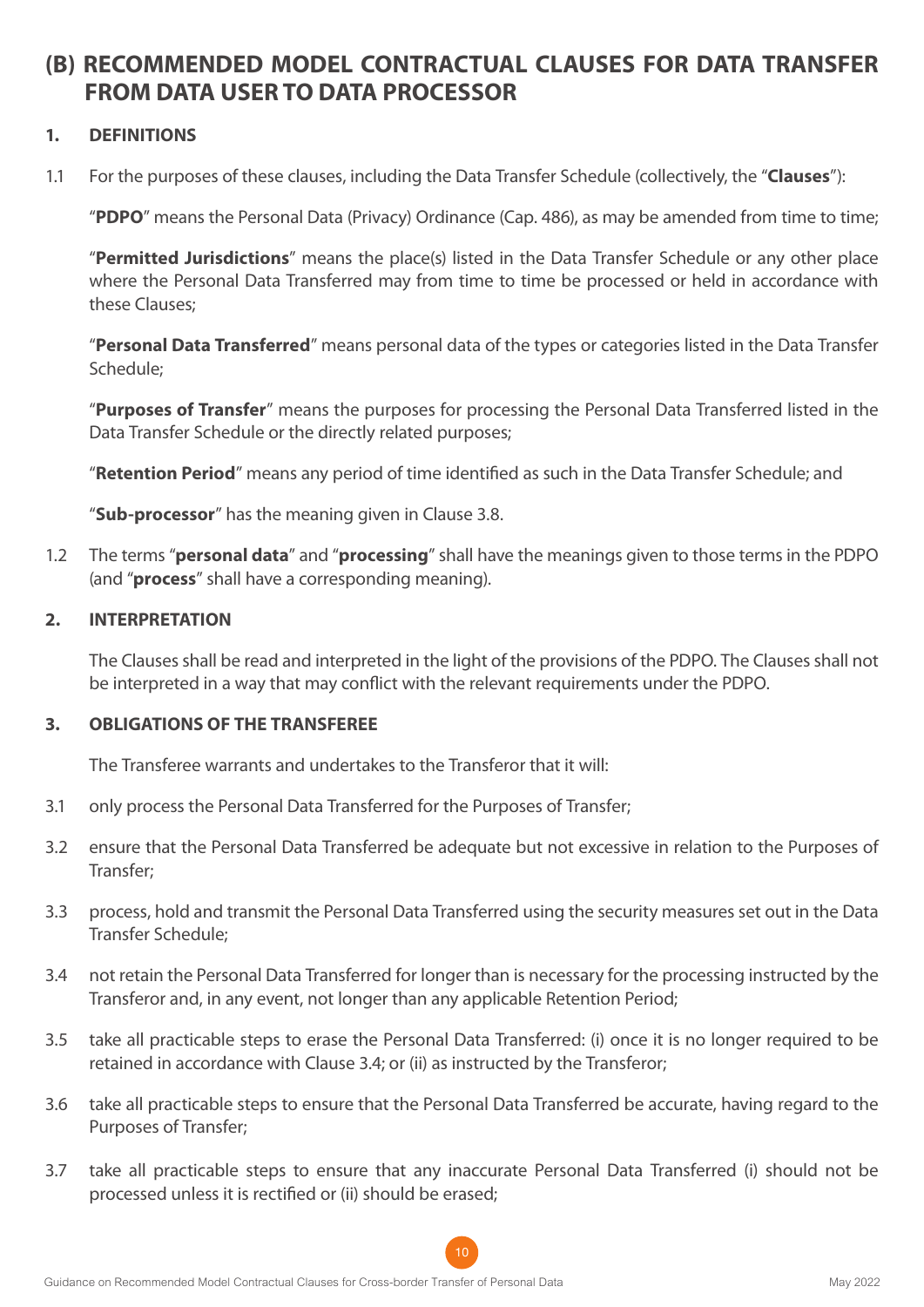- 3.8 not transfer the Personal Data Transferred to or permit access to the Personal Data Transferred by any person unless it is: (i) permitted under the Data Transfer Schedule; or (ii) made with the Transferor's prior written consent in each case (each, a "**Sub-processor**");
- 3.9 ensure that each Sub-processor should enter into a binding written contract with the Transferee which imposes the same or substantially similar data protection obligations as contained in these Clauses; and
- 3.10 not (i) process or hold the Personal Data Transferred; or (ii) permit any Sub-processor to process or hold the Personal Data Transferred, in either case, in a place outside Hong Kong other than the Permitted Jurisdictions, without the Transferor's prior written consent.

#### **DATA TRANSFER SCHEDULE**

#### **1. DESCRIPTION OF TRANSFER**

| <b>Categories of Personal</b><br><b>Data Transferred</b> | <b>Purposes of Transfer</b> | <b>Permitted Jurisdiction(s)</b> | <b>Retention Period</b> |
|----------------------------------------------------------|-----------------------------|----------------------------------|-------------------------|
|                                                          |                             |                                  |                         |

#### **2. SUB-PROCESSING**

| <b>Categories of Personal</b> | Sub-processor              | <b>Permitted</b> | <b>Retention Period</b> |
|-------------------------------|----------------------------|------------------|-------------------------|
| <b>Data Sub-processed</b>     | (specifically or by class) | Jurisdiction(s)  |                         |
|                               |                            |                  |                         |

#### **3. SECURITY MEASURES**

[*List security measures the Transferee is required to apply to the Personal Data Transferred.*]